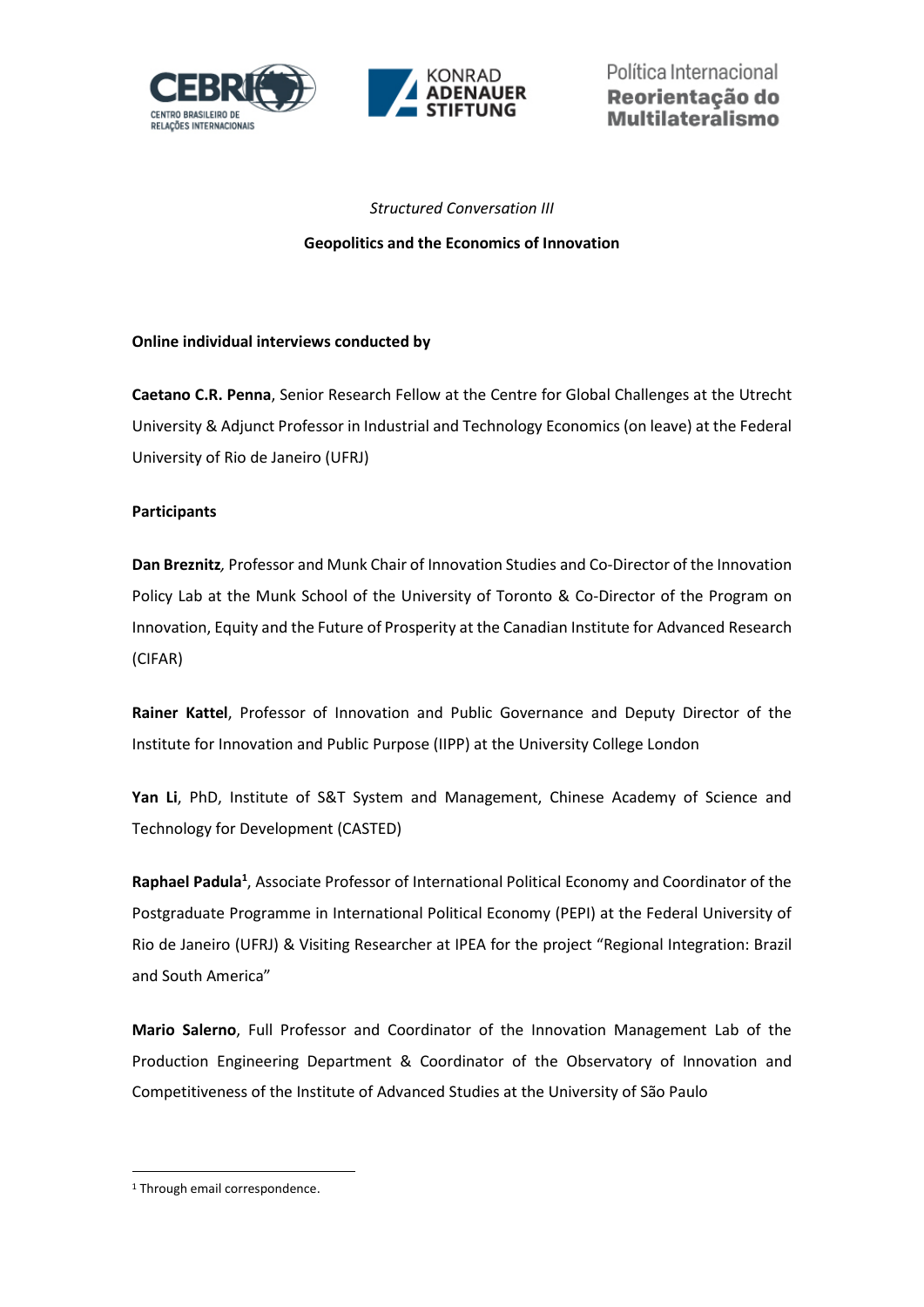



**A. In recent years, the US-China trade (and rhetorical) dispute escalated. Despite an indication, in December 2019, that both countries would remove trade tariffs imposed on each other's imports, the outbreak of the SARS-CoV-19 pandemic seemed to break up the truce. The pandemic further put into question the prevailing global division of labour, in which China became the manufacturing powerhouse for products researched, developed, designed and later distributed and marketed in the rest of the world by (mainly Western) transnational corporations. In this context, analysts predicted if not a full at least a partial decoupling of the global value chains (GVCs) formed in the previous cycle of industrial globalization, with Western economies reshoring the manufacturing activities of their corporations. How do you evaluate the decoupling hypothesis? Do you believe that these changes are, in fact, happening and on a scale sufficient to justify a significant turnaround in the configuration of global value chains? Could this possible decoupling mean a new bipolar world? What would be the implications for the global periphery?** 

**Dan Breznitz:** A few things have happened in this sort of division of labour. One is – and I think most people don't realize – how strong and how difficult it is to imitate innovation or to create capacities in other stages of production, not just the R&D, and what kind of competitive advantage this has given Chinese firms. And, in the SARS-CoV-19 crisis, this became evident in terms of how much more resiliency and ability to secure the basic necessities of its own population China has. On the other side, and I think that is also important to understand, China itself changed. It gained a lot of power, especially after the financial crisis. But even more so since 2012, 2013, when it became a lot more authoritarian. If you think about China since Deng, you would think that there are certain norms about change of power, right? Remember, everybody gets only 10 years, you know, in advance. All of this has completely changed, first with Hu, and now with Xi, who completely centralized power. China has moved back to becoming much more authoritarian internally than ever before, since Mao…

So, if you think of it, this clearly fits the trend of other countries like Brazil, Hungary, Russia under Putin… What Trump tried to do maybe in the US. But that also came together with the Communist Party bringing in the ultranationalism, whereby they might have overplayed the external threat. It is certainly clear that they no longer accept being number two or, if you think about how the European treated them, probably be treated as a number 12. And it is not just in technology, but you can see it in the security around the South China Sea and see what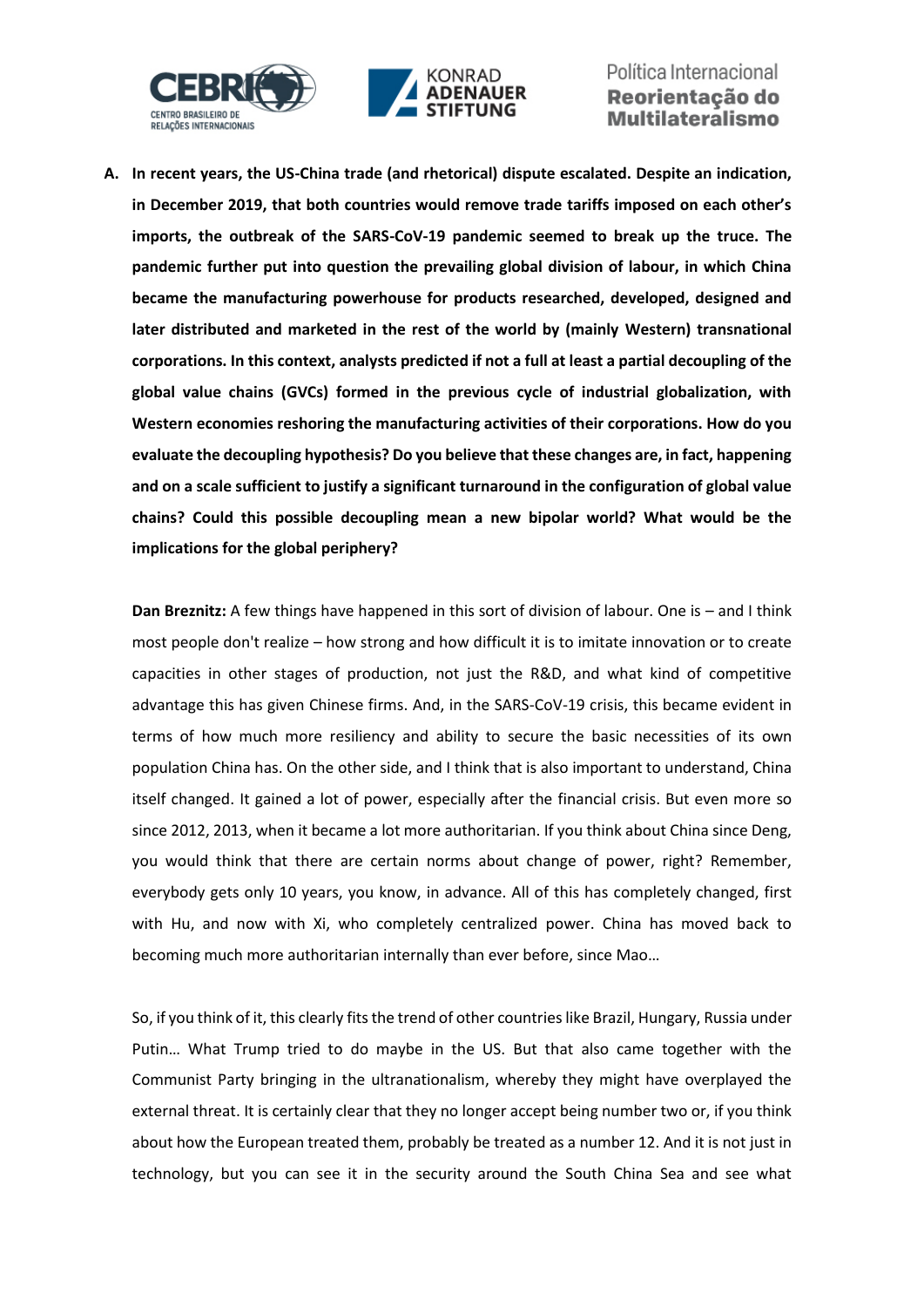



happened in Hong Kong, aggressive moves into Central Asia and Africa… We cannot untie these moves from the issues of technology, but it is not only about technology. And then to completely open the eyes of Western countries and Western companies, SARS-CoV-19 happened, and the US and Europe, but especially the US, discovered they cannot even produce ventilators and masks! And Trump became very, very aggressive first to ZTE, if you remember, and then to Huawei. And it is not going to change now.

China now has the biggest navy fleet if you count it by tonnage. For the first time since maybe the end of World War One, in terms of the capacity you can put on and under water, the US is actually number two. All of those things come together and SARS-CoV-19 make it very clear to people in the street. So, this is not just about technology, *per se*. What happened now, which never happened in the past, is we actually have a very successful interdependence of what I call a globally fragmented production. If in the past it was very easy for Russia and the US or Germany and England to break it apart because they could produce everything, now it's going to be absolutely messy. And that is an interesting question, what could actually happen: a more cool-headed behaviour and keeping the rules of game or, actually, because the stakes are so high, something more vicious and nastier…

Decoupling or attempts to decouple are indeed happening. However, it also means a few missteps, political missteps, on both sides and… And God only knows how fast and how bad it would be. I hope not. I don't think so, but I can certainly see moves. I think also we have started to see changes, which will be interesting to see, about different standards, different product markets to a certain degree, different technological trajectory, because China, for example, will not let Huawei just crash. And I don't see how they do it without flaunting certain laws, international laws about the use of IP and all the rest.

**Rainer Kattel:** What I find really interesting is that this decoupling hypothesis sort of coincides with the re-emergence of industrial policy. Well, maybe it is not a coincidence, maybe industrial policy needs to have this more national focus, if you will, which can take quite nasty forms as in the case of the US. Here it is not just a national focus, but it is a nationalistic focus. I think in some ways you see the same movement taking place partially in the UK with Brexit. You can argue it is the sort of the same kind of counterreaction to "globalization going too far" and then it is quite difficult to calibrate your responses. Some countries do it rather well, like Germany,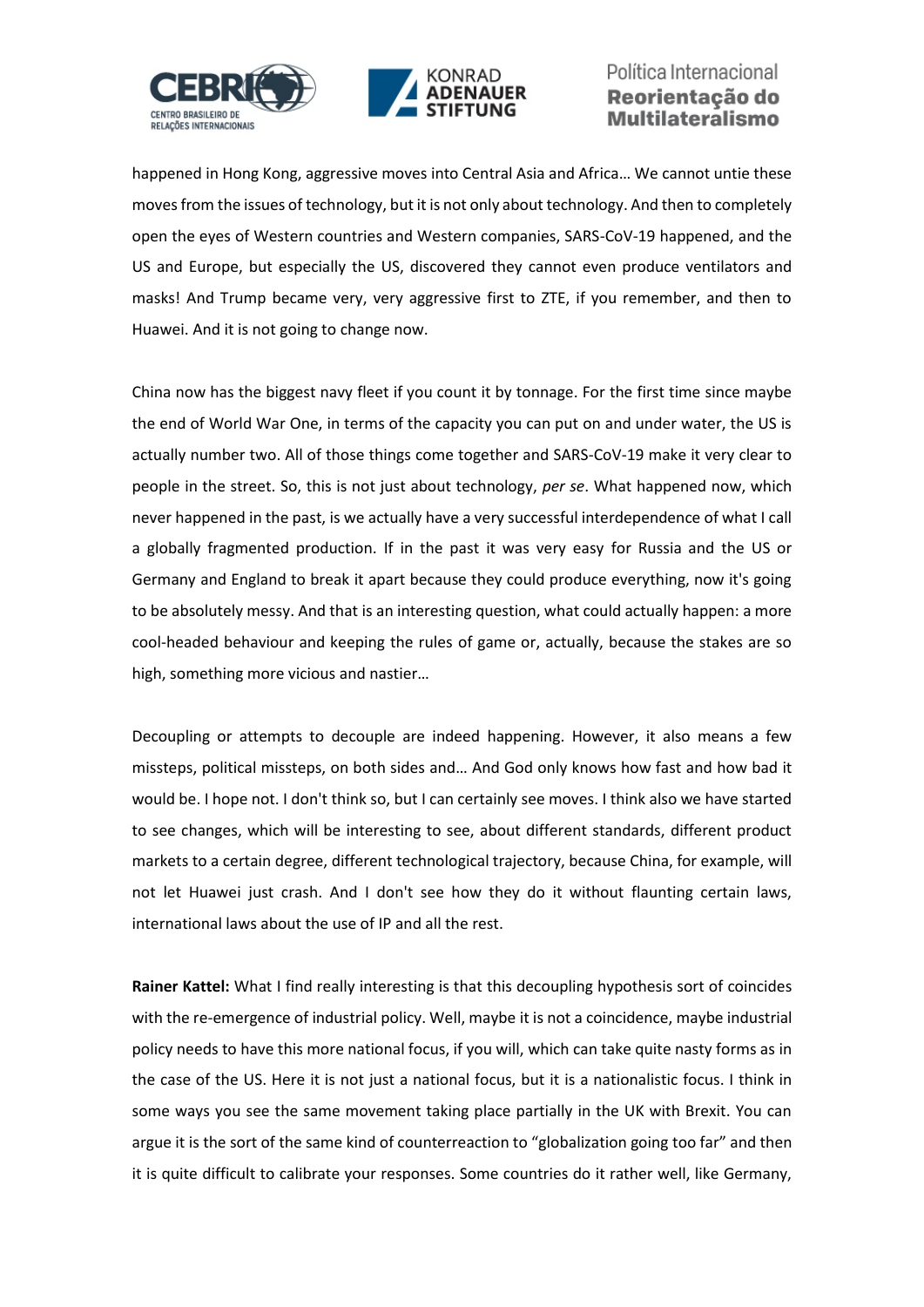



where you have also the re-emergence of the industrial policy as a very important political agenda item. Partially it has to do with the climate emergency and other societal challenges, but it is really also about geopolitical motives – positioning Germany and Europe between China and the US. Those are the extreme models: one being the silicon-valley-venture-capitalist-driven, the other being clearly state-led. I think EU is now trying to fit somewhere in the middle in a more democratic capitalist model. The idea of a return of industrial policy is for me the most interesting here actually.

Yan Li: I look at decoupling from the perspective of science and technology and innovation. You mentioned the decoupling as a hypothesis, but I think that decoupling – from this perspective – is already happening. It is very much against the will of the Chinese government and the Chinese industry; it may also be against the will of the US industry and their businesses and firms, but it is happening. Yet, the problem is that China and the US have been in cooperation for years in the global value chain. And all of a sudden, the US realized "we can't continue this kind of division of labour anymore, because we've lost millions of jobs; we're outsourcing our manufacturing industry to China". So, for China it would be rational and appropriate to continue this division of labour, but the US simply doesn't want to continue this. Decoupling is thus happening, but it is very difficult. China and the US have formed a multi-faceted innovation system with both countries being part of it. So much so that we can talk of a China-US innovation system. The two countries actually formed one innovation system, for instance, with Chinese researchers going to the US to further their studies and then coming back to China to continue the research. That creates a kind of knowledge spillover effect from the US to China. This kind of collaboration has been going on for so many years and the connection and the linkages have been so profound, that it is difficult to really separate them within a short time. It is very much against the will and interests of both sides, but it is happening already.

The key difficulty lies in for the US side, because if you really think about the current situation from the perspective of industrial supply chain, you could soon realize how difficult it is for a single country to maintain the whole capacity of even one single, verticalized industry. For example, let's look at the semiconductor industry: the US would very much like to stop providing Chinese companies with US chips, but for the chip industry the fundamental and most critical factor is the size of the market – only with a huge enough market will companies like Qualcomm be able to afford the research and innovation expenditure to develop the latest generation of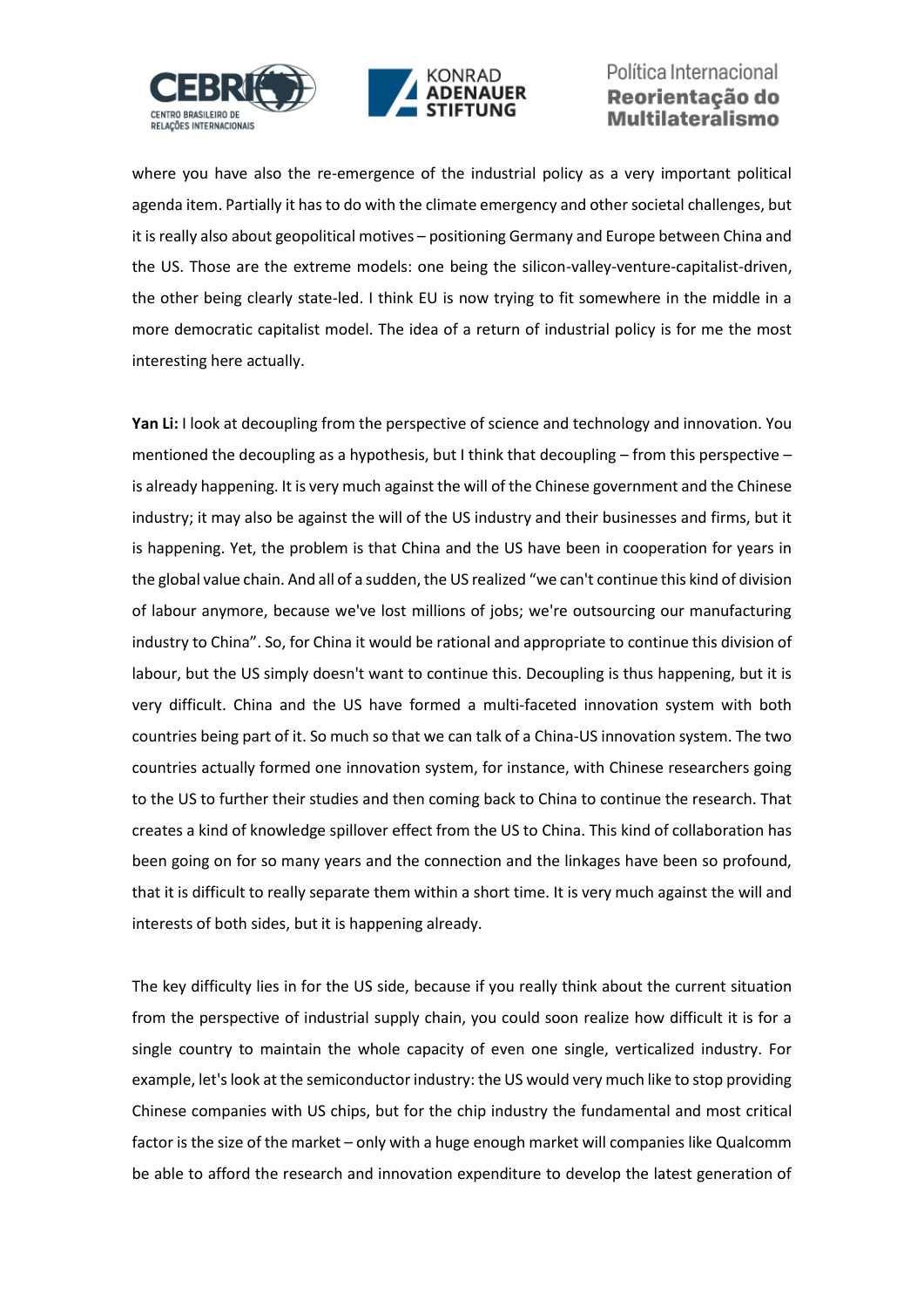



their chips. So, losing the Chinese market and other markets, likewise, could also cost the possibility even for Qualcomm to develop their products. It is the same for China. It is also impossible for China to develop a full and complete industrial chain alone because the high-tech industry is very different from a traditional, let's say, from the textile industry. Making a chip or a plane is fundamentally different from making a pair of socks. If you have a shorter and simpler supply chain, it could be a much easier job, for not only China, but for any country, even Philippines, Vietnam… But if you're going to make very sophisticated and high-tech products, you have to collaborate internationally, because the resources and technologies and talents are simply not in one country and the deciding factor – let's say the technology, the talents, the market and the basic research – are simply not in the same place.

**Raphael Padula:** Well, let's look at what's behind this decoupling hypothesis. The dispute between the US and China takes place in areas which are critical to military technological leadership and it is not merely an economic-commercial battle. Even if China intends a peaceful rise and does not presumes to itself the role of hegemon, its advance is perceived or instrumentalized as a threat by the USA, to justify expansionist policies in the military and economic field. Since the Obama administration, the US strategy papers have looked to the Chinese rise and its alliance with emerging countries as a force in favour of a more multipolar distribution of power, thus a threat to the unipolarity of the United States.

China has followed the model of the US military-industrial complex to advance critical technologies, at least since the 1980s. Inspired by President Reagan's 1983 S*trategic Defense Initiative*, the *863 Program* was created in China by Deng Xiaoping. *Made in China 2025* was another State program announced in May 2015 with the aim of transforming China into a world leader in high technology and industrial production. In part, the *Made in China 2025* reflects China's shift in focus from cheap low-tech to high-tech manufactures. But above all, it is a Chinese reaction to its external vulnerabilities revealed by the leadership of other countries (including the United States), especially in areas sensitive to national security, such as semiconductors or information technologies of future generations (such as 5G), for example. The document reveals how relevant national security concerns and the use of dual technologies are. The *Made in China in 2025* raises the question of internationalization of technical standardization as a key element in the Chinese advance in cutting edge technologies. Diego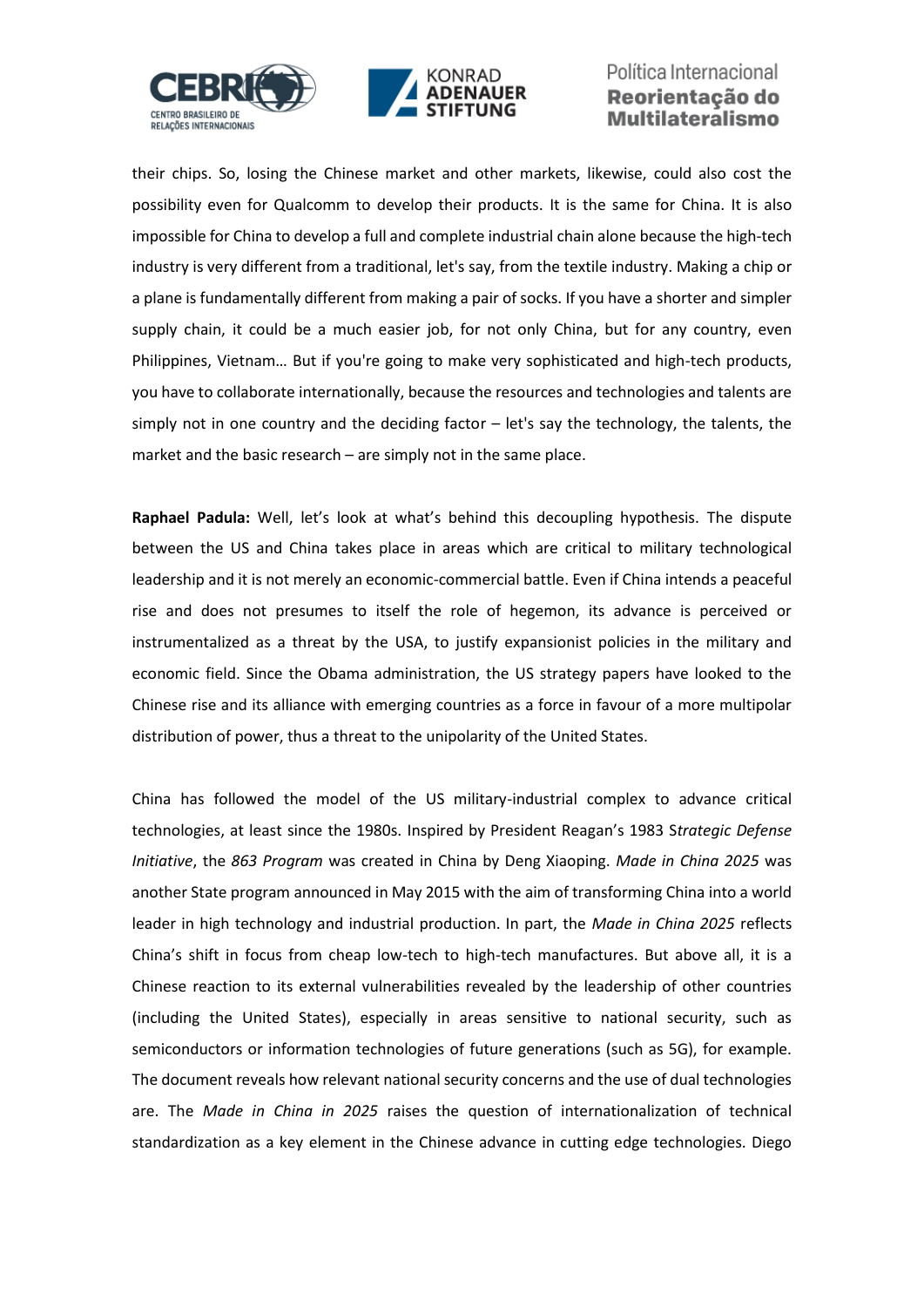



Eugenio Pizetta, in a thesis defended at PEPI-UFRJ, notes that China has been increasing more and more its presence in institutions linked to international technical standardization.

China has also been consolidating a strategic partnership with Russia. Bilaterally, China and Russia have been establishing cooperation in strategic areas such as the military, energy and financing (without using the dollar). But it has also been working in regional strategic institutions such as the Shanghai Cooperation Organisation. China has been seeking reforms and increasing its participation in institutions created by the United States, such as the IMF, and also building parallel institutions under its control. But the most critical is that China rhetorically appropriated the US ethical-liberal discourse, promoting free trade and the environment, while the US with Trump began to resort to a discourse that discredits the institutions created, shaped and controlled by USA, even seeking agreements outside the WTO to extend, for example, intellectual property rights, and explicitly puts the use of nationalism at the forefront. Still, this battle takes place in a clear way in the healthcare industry, but it is closely connected to security technologies. During the pandemic, the US escalated its military manoeuvres and displays in the South China Sea. The process that leads to this "decoupling hypothesis" is a technological dispute in strategic areas and a dispute for governance and legitimacy through a global ethical discourse.

**B. An immediate effect of the SARS-CoV-19 pandemic is a renewed interest in active industrial policies, with many nations announcing ambitions to scale up or create productive capacity at least for strategic products (like medical equipment). In the case of China, it has been successfully implementing its industrial policy plans, upgrading its manufacturing base and even innovating, but at the margin or incrementally. One could say that China, until recently, has been a very fast follower but did not have the ambition to push the technological frontier. It seems, however, that in the new five-year plan, which is being developed, China has the objective of defining its own regulatory and technical standards, in a way pushing the frontier. For example, in the battle for the fifth-generation mobile telephony (5G). How do you see China's new strategy? What has changed in China's development trajectory and what are the consequences of these changes for the rest of the world? And about the new wave of industrial policies: has industrial policy definitely become fashionable again? What is really new about those national industrial policies plans? And what are the implications for developing countries in terms of opportunities for development and associated policies to seize them?**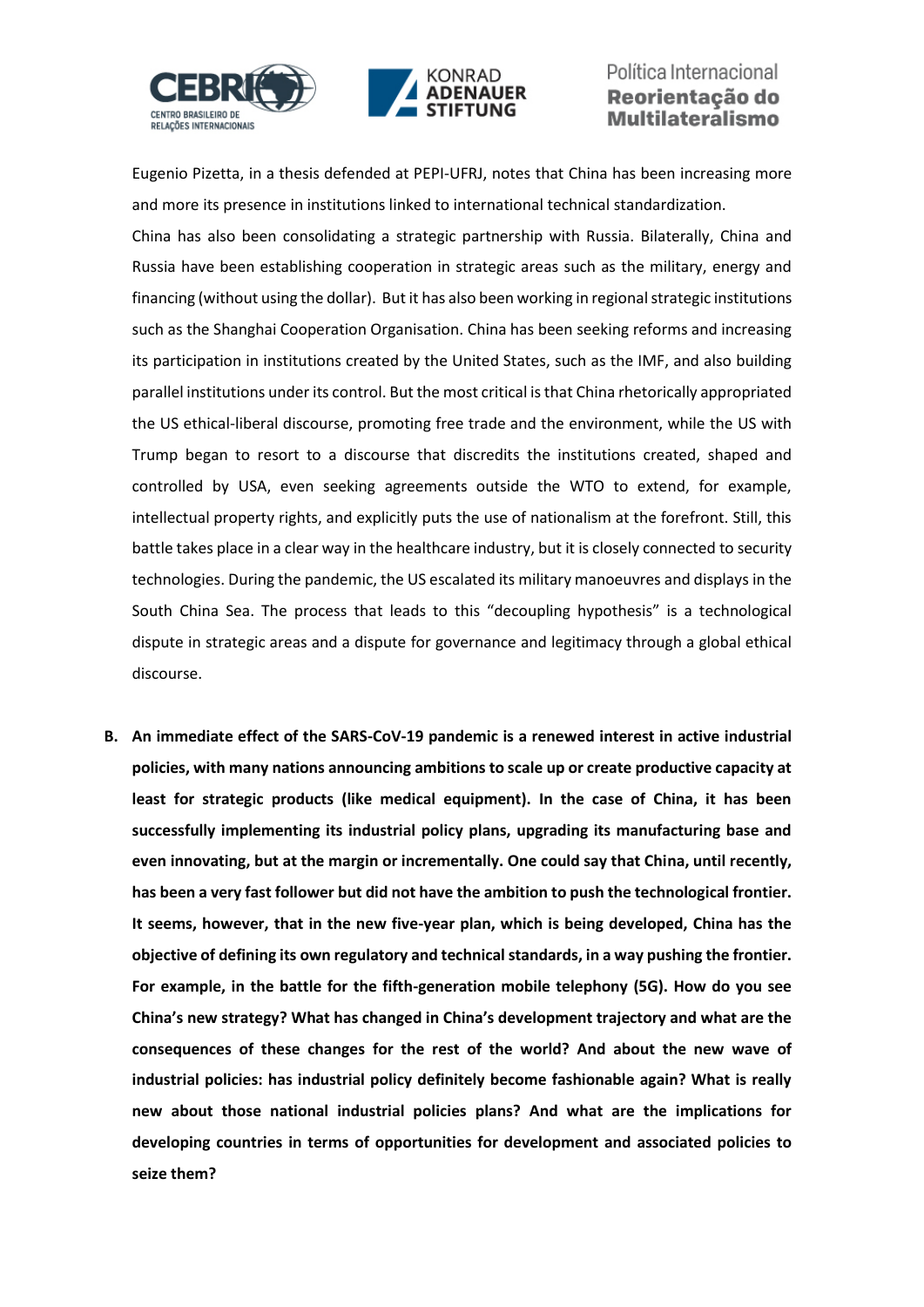



**Dan Breznitz:** In my book with Michael Murphree *Run of the Red Queen: Government, Innovation, Globalization, and Economic Growth in China* (2011), we argued, precisely, that China was a fast follower but not an innovator in the frontier. China entered a new stage in its development and industrialization trajectory. The game China is playing is exactly the next stage of *Run of the Red Queen*. In other areas, however, China can leap ahead. It is very clear that the best place in the world for the last 15 years and probably for the next 15 years, if you want to deploy what we call alternative energy, is going to be China. And if you look at the history of technology and industrialization, where you deploy new technologies *en masse* also becomes the place that is the most innovative. Because it is really nice to develop them in the lab. It is really nice to try them on a city of 150,000 persons. But now, for the first time you put it in use for a billion and a half people… This is a big advantage! The same applies, by the way, in telecommunications: China now has, strangely enough, a much more sophisticated mobile telephony infrastructure and therefore apps – if you think about the appsthat now come in from China for mobile, anything mobile, from commerce to whatever, China is ahead. I mean, there is a reason why TikTok is so popular. There is a reason why we all use Zoom. By the way, all of them, the founders of Zoom, used to work for Cisco, in the WebEx division. But again, even Zoom is not, you know, earth shattering… It is WebEx for dummies! In other areas, like AI, China might take the lead. But think for a moment again, it is not because they have invented the algorithms and especially not the technology. It is because they have much better data and a lot more of it. So, again, it is the next stage in their development trajectory. It is not the first stage…

But it is reasonable to expect that most American and European multinationals will try to create at least two more areas in the world, where they can do whatever they now do in China, even if just as a hedge. This seems to be a positive implication, a new opportunity for development, for developing countries. And the other positive implication is that it makes the world much more resilient. Because imagine that a catastrophe, either manmade or not manmade, is also a possibility… Just think about what happened in Japan or that a massive earthquake happens in China, which is not out of question. Or that the Three Gorges Dam crashes down and then Southern China is out for several years. If new areas develop, the world sort of has a small hiccup instead of, you know, basically coming to a standstill. But that is a positive scenario. A bad scenario is politics, ultranationalism, egos of leaders that are not accountable or think that they are not accountable… And then it is a really bad scenario.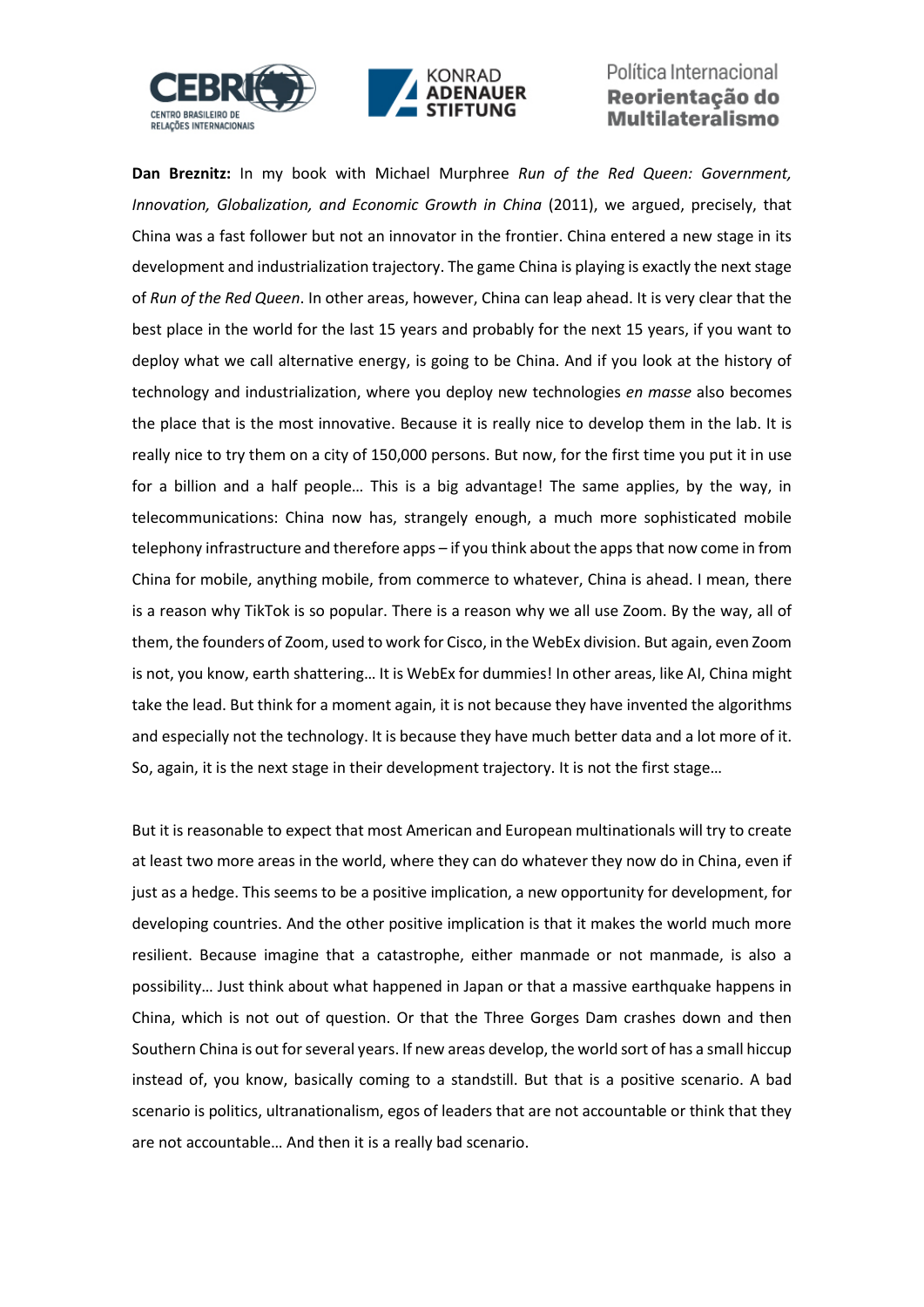



**Rainer Kattel:** I think what is new in this wave of industrial policies is where this impetus comes from: you can argue there are three sources or drivers of industrial policy at the moment. One of them is geopolitics: look at the UK, at the US, even Germany, France... a geopolitical repositioning after the Cold War is over, but also neoliberalism is over, and the globalization as we knew it is over. This geopolitical re-ordering is one of the key drivers, industrial policy as a way to (re-)position your country in the global power structures. The other one is the climate emergency: the realization of its urgency and the trend towards addressing challenges or missions or trying to solve the problems through industrial policy, rather than just do horizontal policies. This is really another important driver. And the third one is a growing understanding that we have this very disjointed policy landscape: on the one hand, you have macroeconomic policies of combating inflation, unemployment etc., on the other, you have innovation policies and science policies – and there is just a big hole in the middle. This creates a big coordination gap. The new industrial policies come with the re-emergence of the realization that the State actually has a huge leading role in coordinating various sectors and aligning investments and private initiatives. These three drivers are what makes the new industrial policies somewhat unique. If you go back 10 years ago, we didn't have that realization, it wasn't that strong. I think it was already emerging back then, there was an anticipation of "the state is coming back", of industrial policies coming back, but it wasn't that strong.

For developing countries, I think you can argue that, yes, there is a window of opportunity to restore some of the production, let's say into Europe or maybe into Latin America, and to focus on domestic markets more and diversify them. But being realistic, I think most countries are not able to use this window of opportunity. That's because over the past 20, 30 years you have really focused on a very simple policy recipe: essentially liberalizing trade relations, liberalizing finance, focusing on macro-economic targets… so, you don't really have that much capacity and you don't have the structural conditions to develop industrial policy – they simply are not there. If you look at Germany, for instance, you have large industrial associations, labour unions, you have all the structural actors that the country can rely on to do the negotiations and discussions, but if you look at Brazil or Estonia, you don't have that industrial coalition. I mean, in Brazil, in some areas you might have stronger structural actors and the same in Estonia, maybe in ICT, where it has a relatively strong standing. But towards the average industry, these countries don't have the necessary capabilities in the public sector to actually coordinate the initiatives. And that I think is really a big thing; for 30 years, main developed economies said that "industrial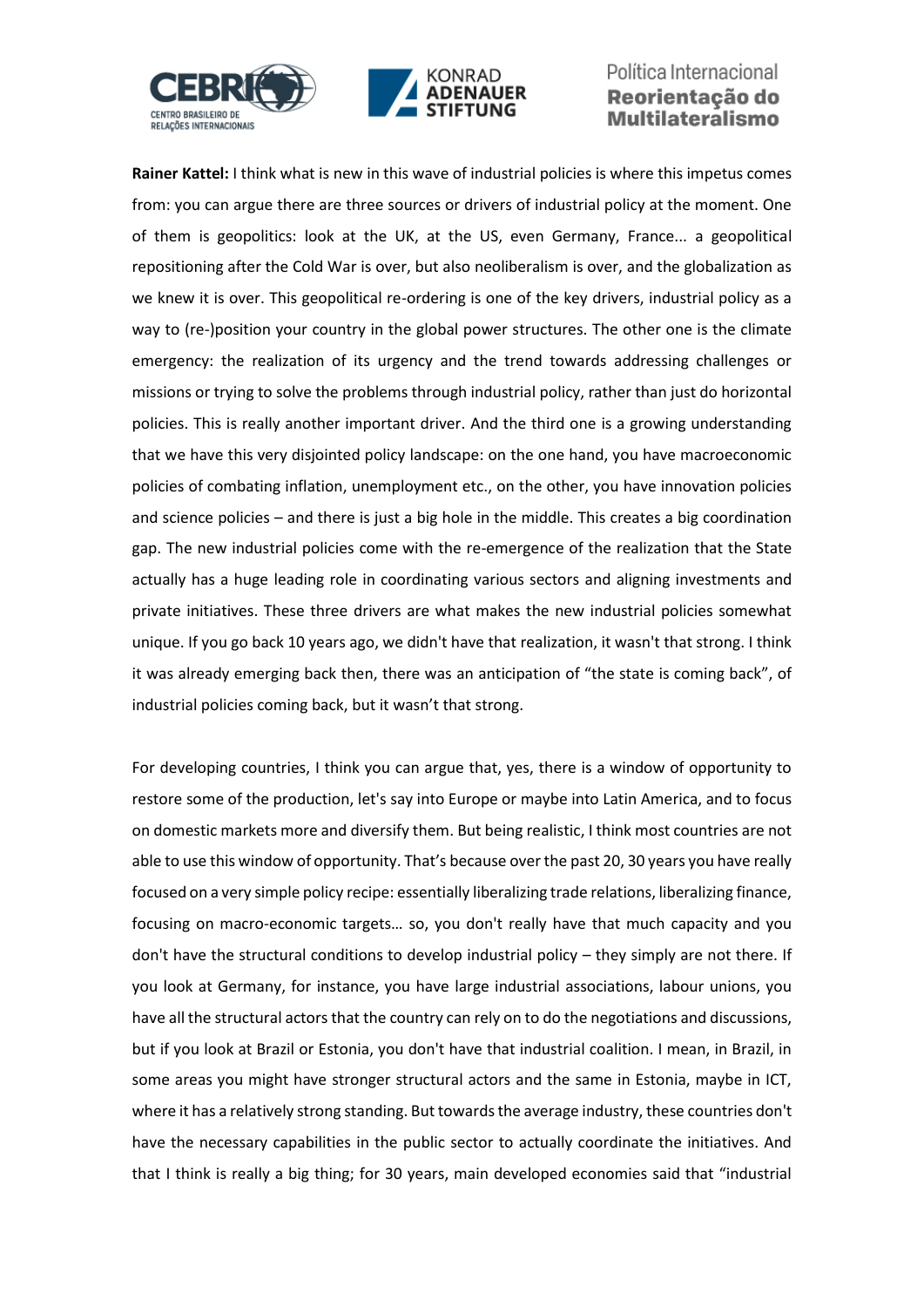



policy doesn't matter". And, at the same time, they really kept many of their capabilities in place: they have big ministries and big business associations doing actual industrial policy, even if they didn't say it was industrial policy. Now the peripheral and small countries are without any capabilities to seize the new opportunities for development, because they believed the rhetoric from the developed countries…

**Yan Li:** I think we have to differentiate two angles. If you look at the international division of labour, from a strategic perspective, it makes perfect sense this renewed interest in industrial policies. From an economic perspective, however, behind the formation of the prevailing division of labour, it was the force of international capital. The international capitalists would very much love to allocate resources internationally according to costs and benefits. That has been the driving force of the internationalization of production during the past decade or even several decades. But now many countries have started looking at the security of their supply chain individually and the role played by China. It didn't really happen only due to the pandemic. It has actually been the case for several years. If you look at the Chinese policy documents, the  $13<sup>th</sup>$  five-year plan or the  $12<sup>th</sup>$  five-year plan, you will notice there is an emphasis on the security of supply chains. We call it "strategic industries" and "strategic technologies". The pandemic has somehow made people even more worried about the security of their own supply chains. It is the same case for the US, because they found out, when a pandemic like COVID-19 breaks out, there is a very big problem for the supply of their medical equipment, for instance. This kind of phenomenon sort of pushed people forward to feel the intensity of this security problem.

**Mario Salerno:** I don't believe on this new opportunity of development for laggard countries. The likelihood of this happening, of a new round of development by invitation, as a hegemonic movement, seems low. Transnational corporations are in China not because of cheap labour, also because their labour is not that cheap – other Asian countries like Vietnam offer cheaper labour. They are in China because of the Chinese market! And how much does the cost of labour weigh in the economic calculation of an individual company? Very little. China's attractiveness in this regard is not only the cost of labour, but the qualification, bureaucratic agility to import and export, lack of labour and environmental regulations... But what really matters is the Chinese market: if you are not there, if the company does not produce there, it does not enter this gigantic market. This is not the case in the Indian market, for example.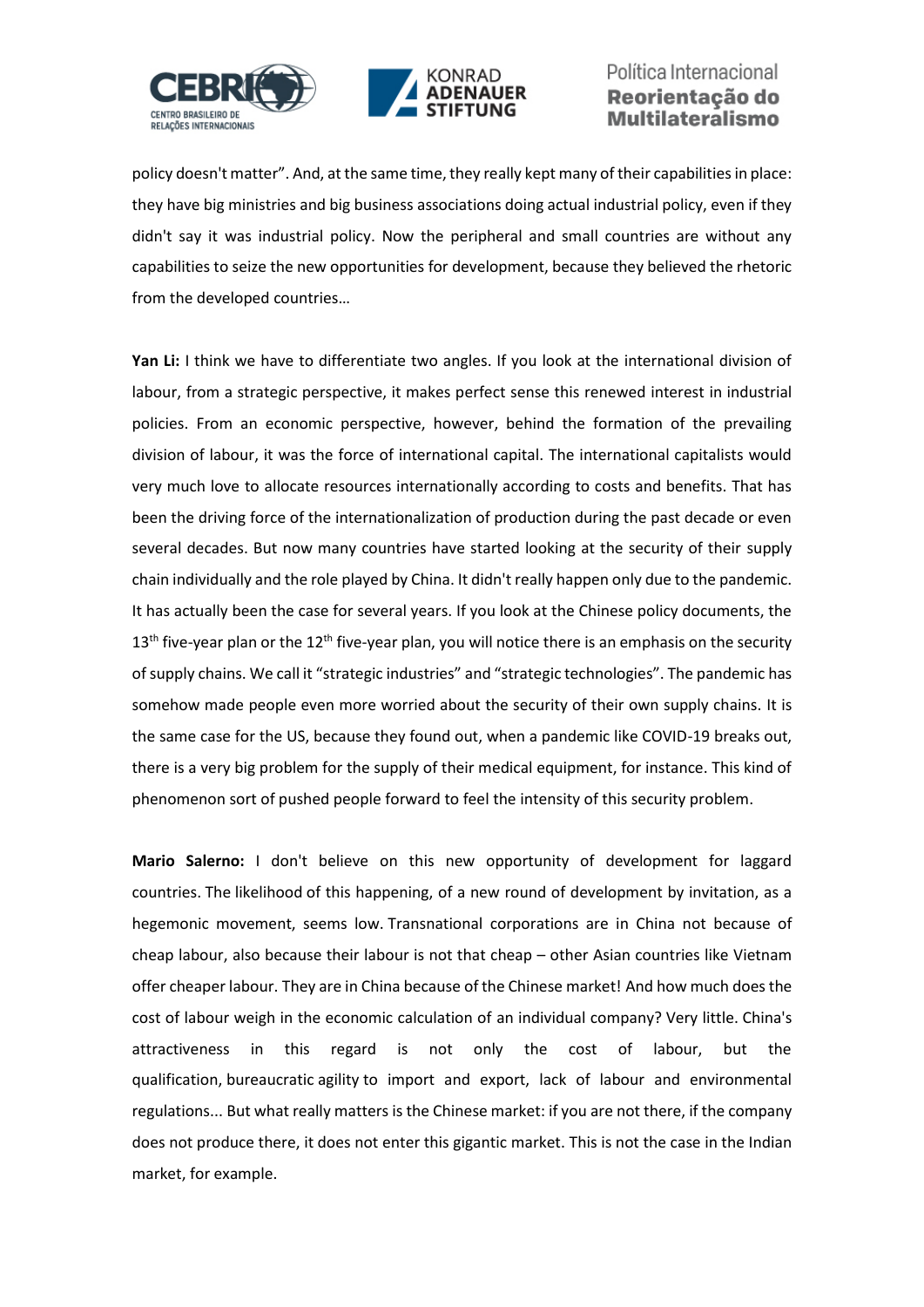



Still, assuming a turnaround and that there is a decoupling of value chains, Latin America would be far behind in its ability to take advantage of this hypothetical opportunity. To do assemblage and act as a *maquiladora*, the Brazilian industry can succeed. But what would happen? There would be greater production in the Manaus Free Trade Zone, yet, importing the set of parts and components with greater added value, and doing only the assembly. Could Brazil do that? Yes. What is the benefit? Not much... not to say it is zero. The "hot" activity that would have a positive impact would be software development. It is not *stricto sensu* manufacturing… The valuable aspect in this value chain is not the hardware for 5G or digital technologies, but software development, the transnationals will hold for themselves, they will develop in the headquarters. We are weak in artificial intelligence; we are weak in software development in general. And take into account that the necessary capital is low, either to develop, or even to commercialize (which is where there are higher capital costs). From this point of view, India would be better positioned, and the group of Asian countries, with a better education and better qualification, is better positioned than we are. Even though the majority of the Indian population is poor and not educated at all, given the size of the population, a fraction qualified in programming is significant. Brazil is on a route completely outside not only of the global value chains, but of any vision of technological development. The current ideology that prevails in Brazil does not contribute... Even Itamaraty abandoned the so-called "innovation diplomacy". That stopped. The creation of an image of Brazil beyond football – and even in that we lost our prominence – is very weak. The economy is in crisis...

And think about it: companies, when faced with something disruptive, close themselves. This comes from military strategy: if there is a crisis on a ship, it closes itself and the commander becomes the policeman, judge, fireman... he is the supreme commander. When there is a fire in a petrochemical company, the boss is the production manager, not the CEO. Anyway, there is an explanation for the rationality of this, but you can make a parallel with disruption: first, companies want to control the variables; second, they are afraid to be left behind – by centralizing, companies have more control. Therefore, they will not transfer the most valuable tasks to peripheral areas. If we look at the few transnational companies that do some R&D in Brazil... they are not very few! Car manufacturers, for example, do some R&D here, but it is not in the area of electric mobility, which is where disruption is coming from.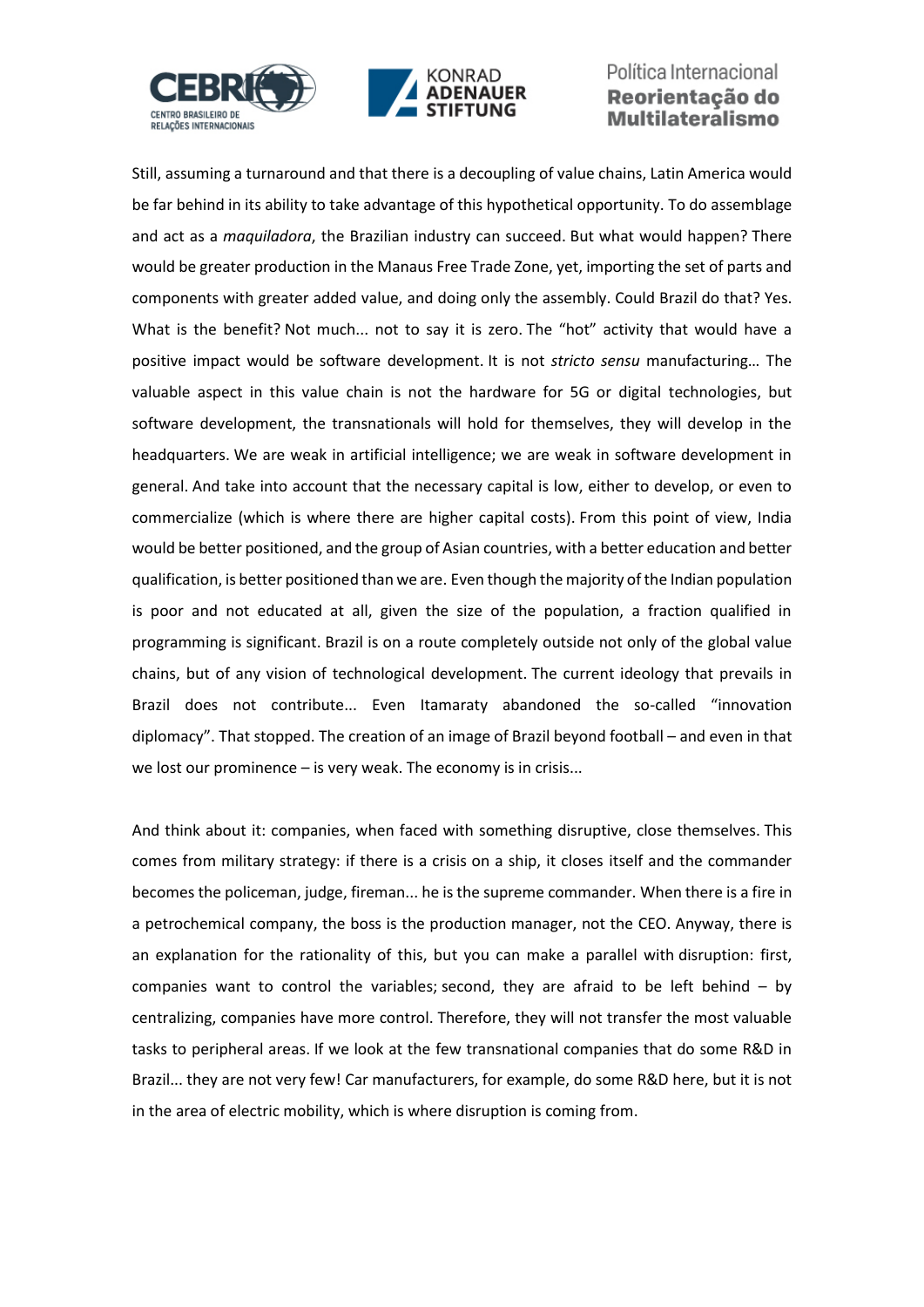



That open innovation is something new is a myth... even the Roman Empire should have done open innovation to develop its swords! Companies do a cost-benefit calculation on what is best to develop internally and what can be developed outside. This has to do with cost of capital and for publicly traded companies calculating the return on fixed capital (the more you outsource, the better). Within this generic reasoning, there is a lot going on in the field of open innovation. For example, something that is happening more and more in Brazil, but that has been happening in the USA for years: corporate involvement with start-ups, corporate venture capital. There are some companies that invest in start-up to make money, others to improve their business, and others to diversify – and there is a mixture of these three. There are even small consultancies in São Paulo that set up an investment portfolio in start-ups for large companies. And there is another, heavier co-development movement. The point in disruptive innovation is not that everything is done by the headquarters, but that control is in the headquarters. This is the point. Companies go after those who have competence but remain in control.

In Brazil, the production chains end up being dominated by transnationals, there is no national R&D, and the decision-making centre is not here. In the pandemic, this problem is perceived. The idea that the origin of capital does not matter is small talk. Note that in this pandemic the banks that made donations were those with national capital - no foreign bank did it. No foreign company has helped to develop medical machines and equipment in Brazil. In the case of the respirator developed by USP, Brazilian companies helped, but not the foreigners.

Finally, there is an institutional and political tie that also matters, legislation, subsidies that encourage research and development in the country. What foreign companies do is a calculation, and that includes the variables of the institutional framework, of the incentive structure such as *Lei do Bem*, plus variables related to the subsidiary, such as number of engineers. And we are not attracting R&D to our branches… I visited Bosch do Brasil and picked up those corporate brochures available in the waiting room. When I got home, I went to the Bosch headquarters website in Germany: it is another company! There, they only talk about Internet of Things – here it is only things, but no internet…

**C. In what concerns the digital economy, the US-China competition sharpens the differences in technological strategies, while creating divides between business models and firm choices, making more difficult an agreement over standards and practices, postponing the emergence**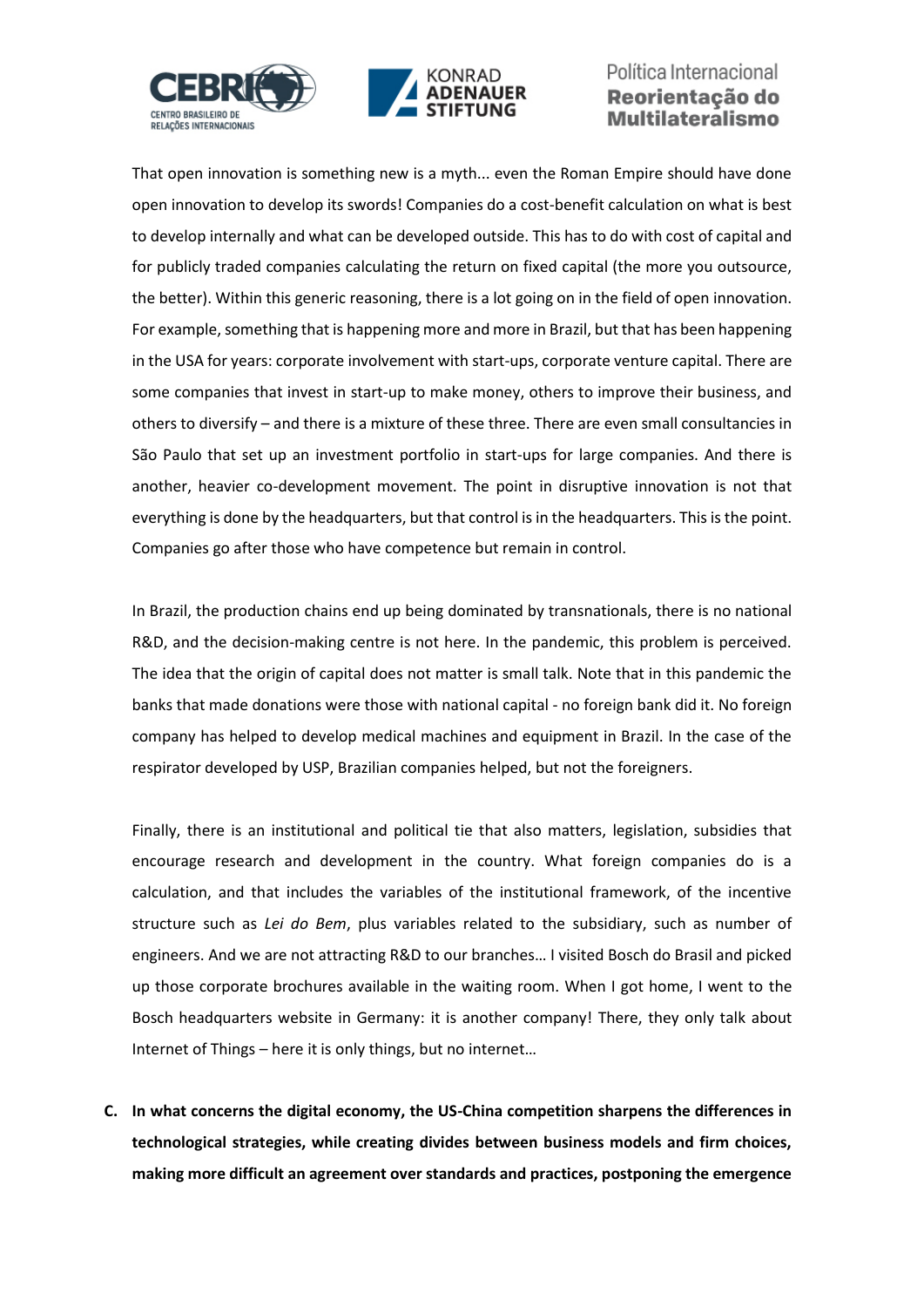



**of dominant designs for emerging innovations. As a consequence, the policy space for multilateral governance seems diminished. Put it another way, the competition between US and China in terms of products and business models would tend to reproduce itself in disputes regarding standards and regulations. How do you see the possibility of emerging two technological standards and regulations, one Chinese and one American? What are the prospects for the establishment of a global regulatory or technical framework? Would you consider that "regulatory battles" inside global institutions (including the WTO) might be nowadays in the making? What are the implications for emerging and developing economies?**

**Dan Breznitz:** In the book *Run of the Red Queen*, we talked about standards as a tool that China uses to change their position of power within global production chains. China has become better and better and better, and they actually play the standard games now much better than Europeans and Americans. However, after all this hype, let us look at the fight right now on the fifth-generation mobile technology (5G), which tells you exactly where China is very good at. This is not the first generation. This is not, you know, inventing. This is fifth generation. It is very clear what the market is. It is very clear what will be at least some of the most successful products. It is very clear what the technology is supposed to do. It is very well defined. And in this game, the Chinese are extremely good at, partly because they are the only ones who even know how to produce this stuff. They are still not coming up with a completely new way of communication. It is not that China cannot do that; but the way they are doing it is due to the structure, incentive structure, especially for Chinese companies. In the end of the day, Huawei is so powerful because it has been laser-focused on making money – not on helping the Chinese military to conquer the world. They might say this in Washington, but Huawei is so powerful, because it is so profitable and because it conquered so many of the activities that an innovator needs in their sector. So much so that, for example, if the US now want to have equipment from a different manufacturer, we already know it will not be an American manufacturer, because there is none left. At best, it will be European.

**Rainer Kattel:** This is where we go back to the beginning: the US-China standoff. We already see very different paradigms and regulations emerging. The way China is dealing with that and the way the US and the West are dealing is quite different. It is probably quite unlikely that there will be a global regulation anytime soon. We will probably have maybe regional regulations like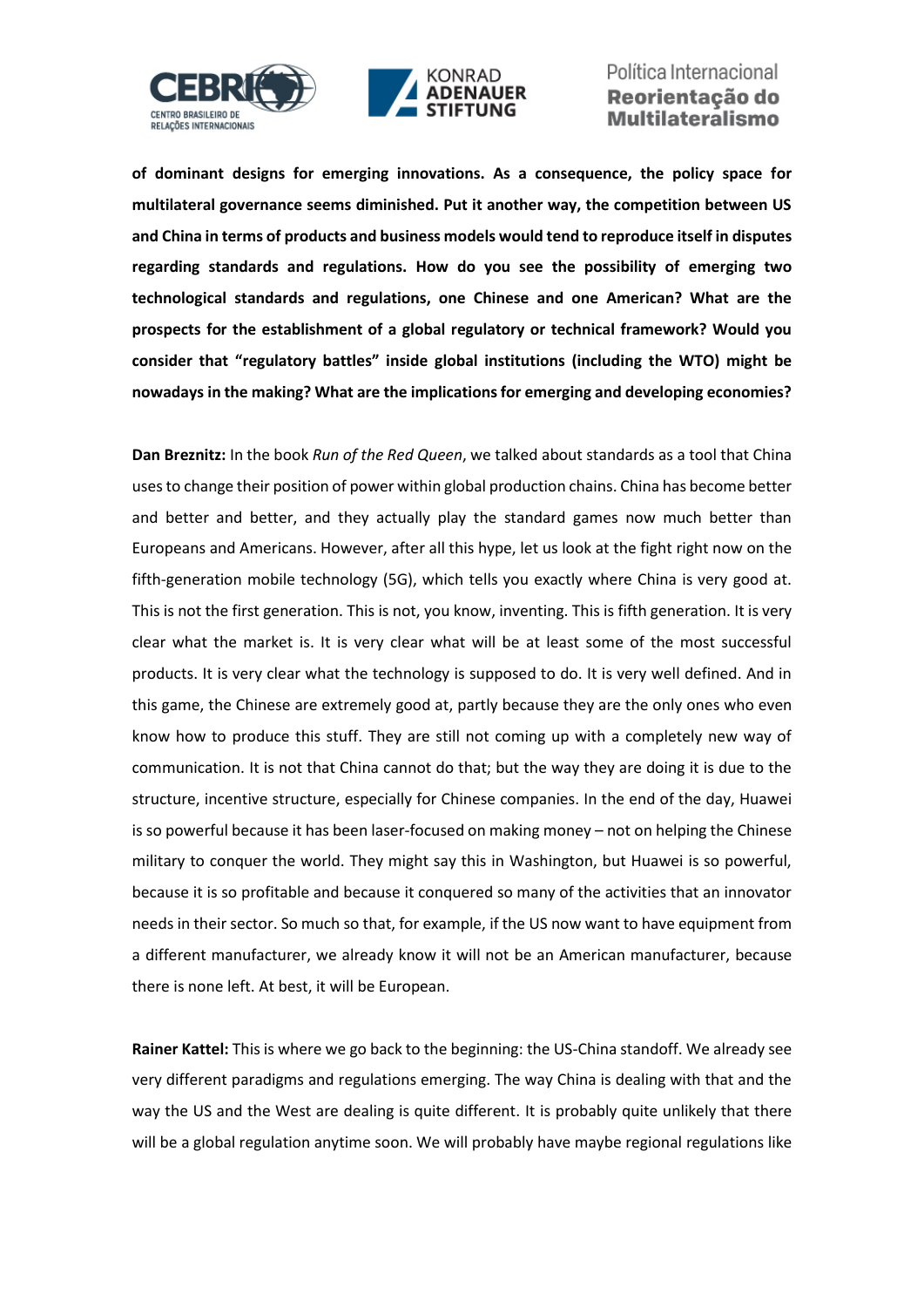



we already have in the EU, like a Latin American GDPR [General Data Protection Regulation], but I find it very unlikely that there will be a global framework.

At the moment you have two paradigms: one is the big tech, private sector-driven paradigm of the Western countries. This has basically emerged from Silicon Valley, platform capitalism with loads of free stuff like google search but also with huge amount of data being extracted from the users, and this paradigm is really dominating in the West. And then you have the Chinese, very much a state-led, top down paradigm, but at the same time very much an experimental approach as well. So, in regions, in local governments, China is looking to experiment perhaps much more than the West is, because the West really doesn't have the capabilities. And then you can argue that the European Union is trying to create a third paradigm, which is more democratic, more about technological sovereignty and owning the data, and promoting openness. But I think it is very much in rhetoric… the EU is still a union of 27 countries, so you don't even have a common digital market at the moment, let alone a paradigm. Yes, you have these ideas to invest much more into artificial intelligence (AI) and digital technologies, or the GDPR, which is a good example of regulation, but I think it is very much a nascent paradigm. Quite likely, we will be living in the West under the dictate of the big tech companies [e.g., Google, Apple, Amazon, Microsoft] and their platforms. This is the big issue for the next decade: whether there is any political clout and initiative to actually deal with those companies. At the moment, the issue is very much framed as anti-trust regulation – "let's break them up" and all that… but of course this doesn't change the algorithmic nature of what they do, and so I think this is where policymakers have to get much wiser. This is where the innovation systems thinking needs to come in and say that an exclusively anti-trust approach is actually ruining the innovation ecosystem. We need to rethink the innovation ecosystems in the digital sector and especially in AI, but I think there is hardly any thinking around that. And that is really the key to bring the basics of evolutionary economics into this thinking, rather than just look at anti-trust and break them up.

The leaders in this respect, in deploying a different approach, based on technical – and not regulatory – standards, are probably cities, rather than nations. That is because a lot of the important user data is about traffic, pollution and things alike. Even a lot of the private stuff is happening at the city level, like Uber and Deliveroo … this is all happening at the city level. This is where you will probably see the most interesting things coming into play in the coming years.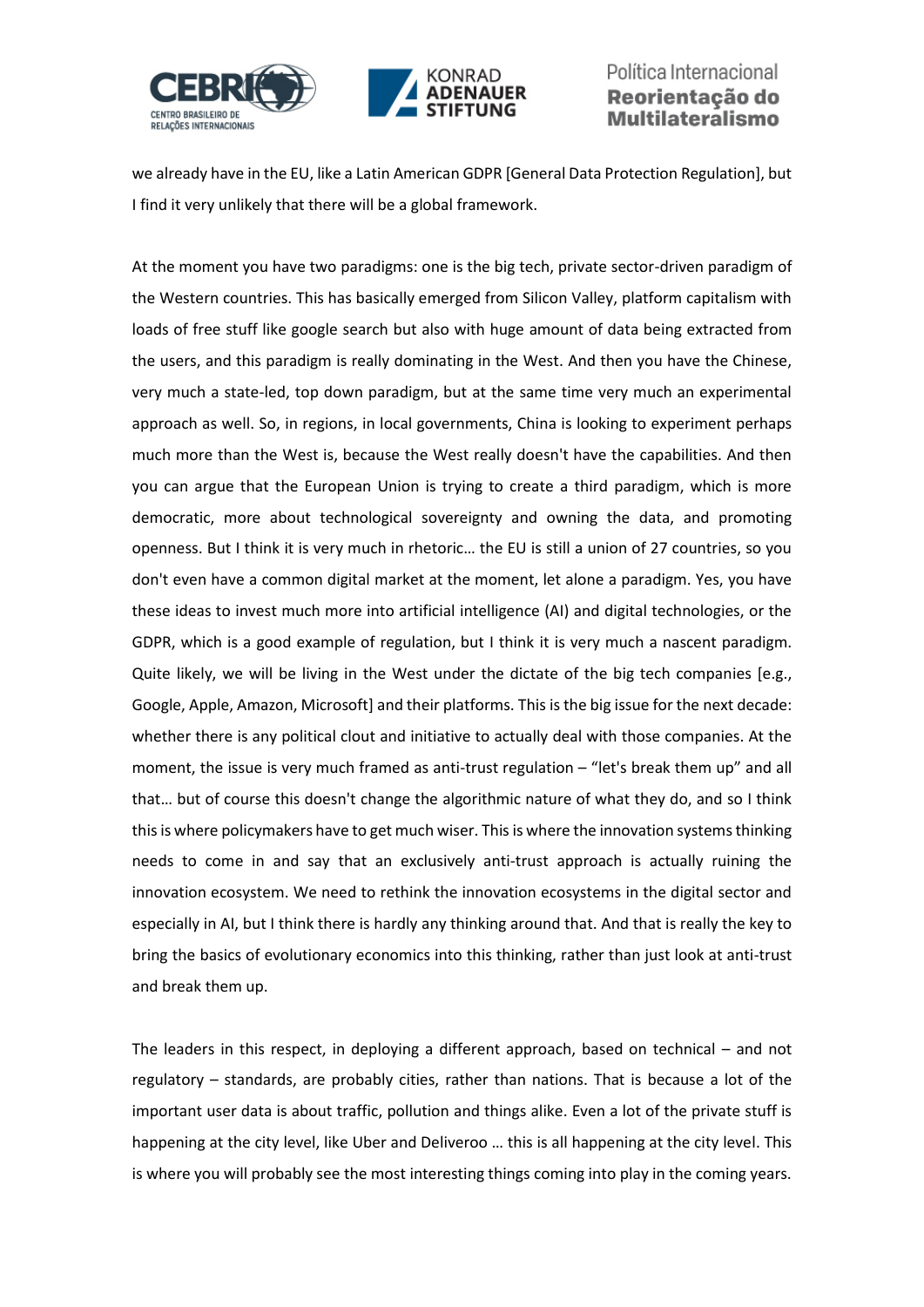



The way we can be much more democratic about these things is when the cities become the forerunners in these technical regulations, rather than the nations. Local government can play a role here, not always in a direct way but in a roundabout way, because what is really important is to keep the digital markets really functioning in a sense of not having all the oligopolistic markets at the city level, which is very easy to happen. You need to have a number of small players in digital markets like thousands of small actors, because they are much more cutting edge in terms of technology, but they're also interested in experimenting with data. Data privacy and security rulings can be much more democratic for those firms. I believe a market-shaping approach by the government is super important: not to have a one multi-billion contract but rather having smaller contracts and a much more iterative approach with small firms.

This kind of small-scale experiments are happening at the city. But also at the level of the a nation state this is important, because what really is happening is a lot of incremental ICT development – you don't need to have like big, radical solutions for the entire health system, for instance, but you need to solve specific tasks within the health system, so you need to actually work with smaller companies that are much more agile and provide you better solutions. This way governments can have much more in-house knowledge by keeping a dialogue with smaller firms rather than a big contract with a big provider. In a one big 10-billionpound contract, the solution is likely to be outdated by the time it will be implemented, because technology moves so fast these days, and big contracts are hard to implement. Otherwise, of course governments have also a role in terms of data openness, for instance. Governments have through procurement an incredibly important role to play and if you look at artificial intelligence, for instance, then governments have the power to lay those algorithms open in the public. An example happened in Amsterdam, where the municipality mandated that all public sector algorithms should be public, which is I think is key. Through procurement you can do that very easily: whatever you procure has to be relying on open standards, open data, rather than proprietary knowledge.

**Yan Li:** Having multiple standards and regulations is certainly a possible scenario. I think people talk about bipolarity politically, but I think economically, especially in terms of how the world is governed by the information and communication technologies, in the coming years, we may well see three different schemes around the world. On the one hand, the US have got its own technological regime with their own standards, where you can use Google or Facebook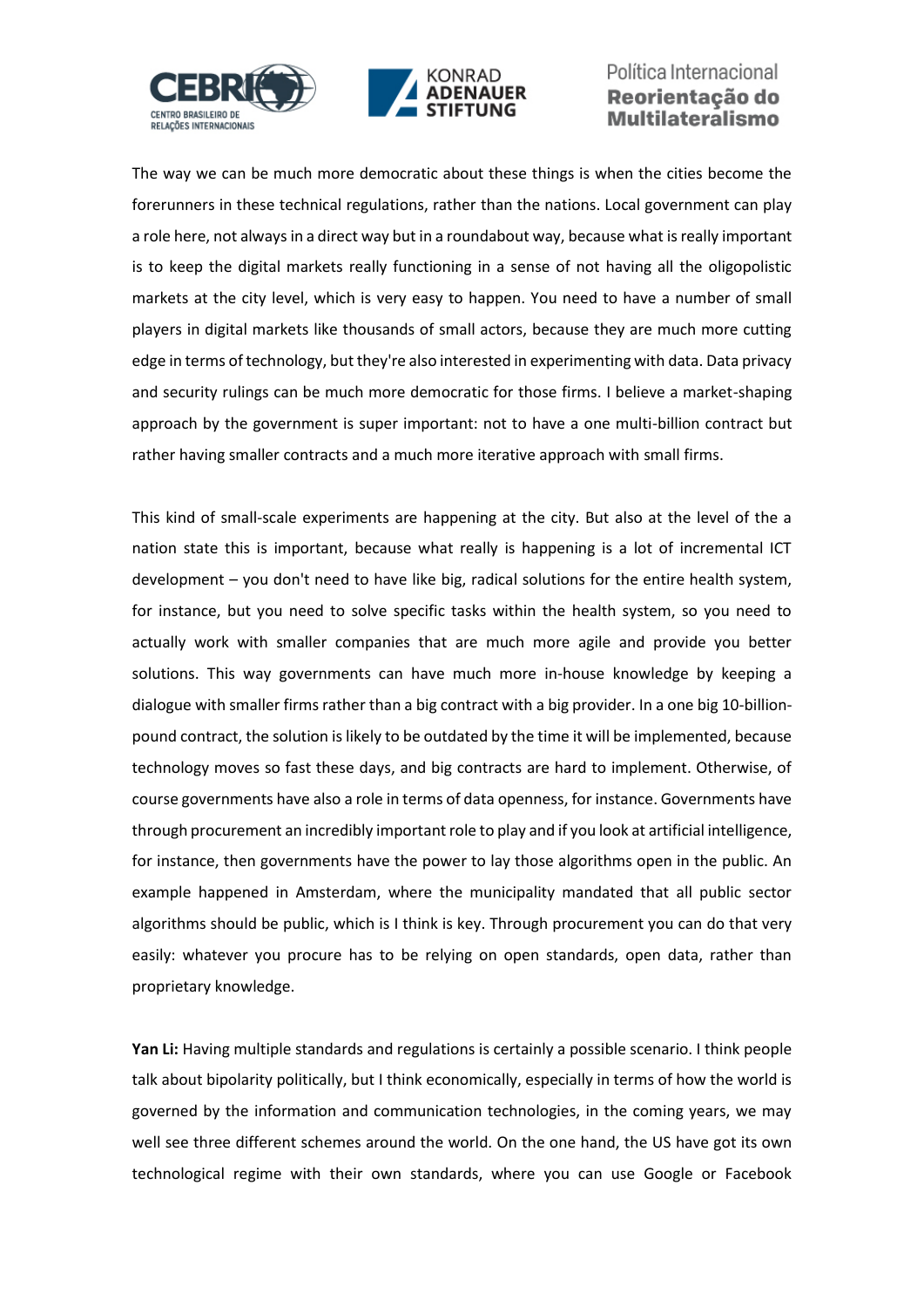



platforms; on the other, in China the regime is dominated by the 5G technology provided by Huawei and other Chinese companies. But apart from China and the United States, there are also other countries that do not want to choose side between the US and China, so they may want to use part of the Huawei technology while feeling the pressure of the US politically to decouple from China. They would partially still adopt the Chinese technology. They would be in a sphere of influence different either from the 100% Chinese technology or from the 100% American technology. So, there could be three regimes. From my assessment, I think most of the European countries are very likely to be in the regime of the US. But for the ASEAN countries, the South and Eastern Asian countries, they are very likely to be in the third regime, somewhere in between China and the US. For the countries on the Belt and Road initiative, those West and Central Asian countries, they could well be within the Chinese sphere of influence.

Regarding global regulatory frameworks, it is becoming increasingly difficult to achieve multilateral agreements. The general secretary of the United Nations, Antonio Gutierrez, has a very good assessment of the current situation in terms of multilateralism: we are currently having a surplus of challenges in multilateralism, while we're also having a deficit of solutions in multilateralism. That is a very good way to put it; I think that politically it is correct. But technically, it is very difficult to really separate China and the US into two systems. The real work to decouple these two countries is going to be hard and trying for the US. And for China, I think it is very interesting, there is actually a very positive result, because we have been looking at the security of our supply chain over many years, and the pandemic and the US pressure to decouple their system from us has made it easier for China to see which are the strategic areas we should really be building up capacity independently from the US. That is a very useful angle for China to look at the situation, and it gives China the argument for decoupling itself and then trying to find its own way forward. Indeed, China has the size and the resources to do it.

In short, it is possible that we will have multiple standards, like for 5G – it doesn't look very likely in the short term given the complexity and interdependencies of the supply chain, but that is possible in the long term. Yet again, if we ended up with that situation, I think both the industry and the scientific community are going to waste a lot of energy and time to develop these two different regimes of technologies. But it is a possible scenario that takes years to come. And the whole world is going to pay the price for the high cost incurred.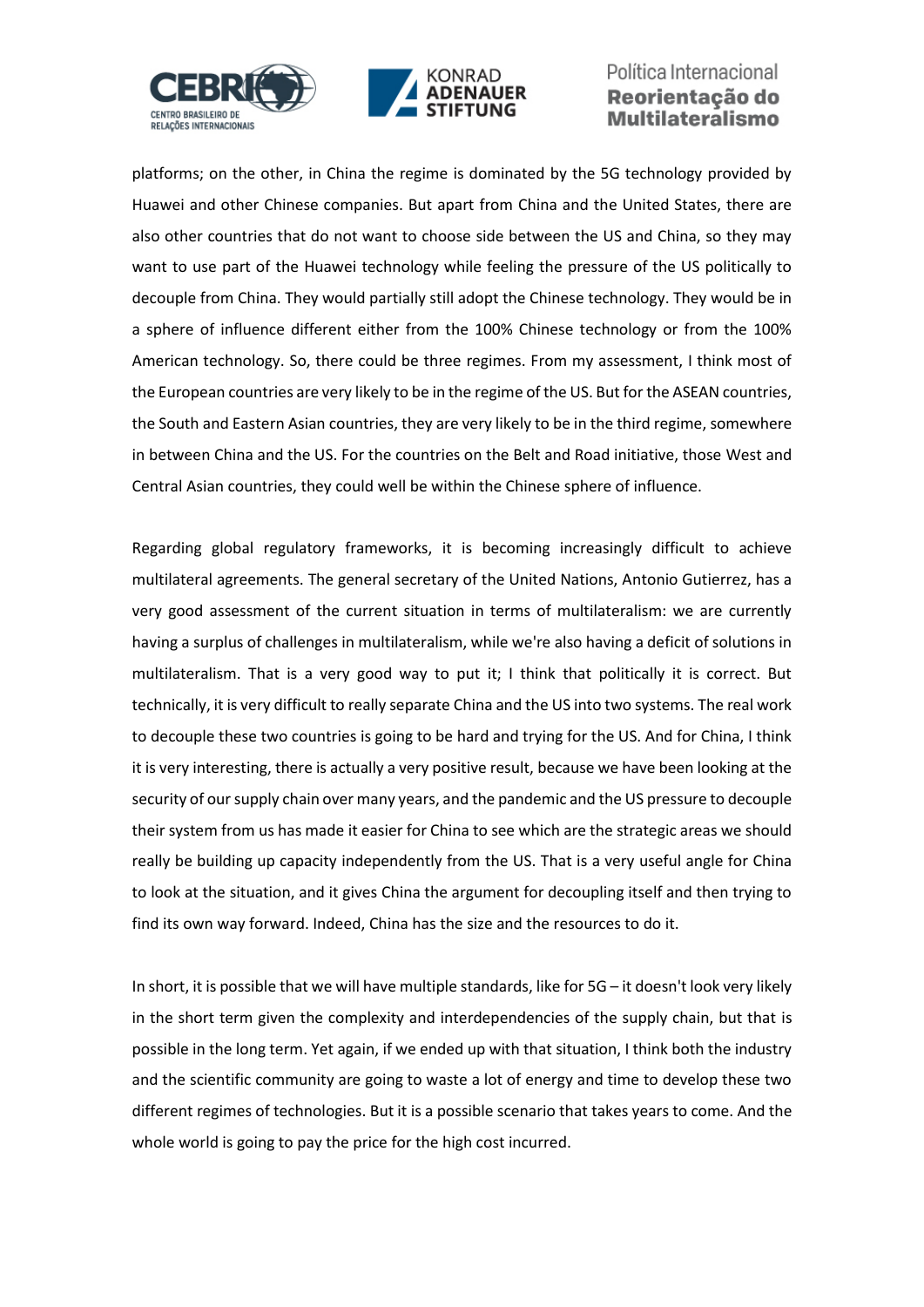



**Mario Salerno:** The problem with not having a standard is basically volume and cost, considering that in the case of 5G, for instance, volume, scale is fundamental, and more so than economies of scope. Scale is a decisive factor. An interesting case of the issue of not having standards is that of banking automation in Brazil. In the 1980s, I served on a bank automation commission. At the time, each bank had its own standard – Banco do Brasil, Itaú, Bradesco... the most important banks. The commission focused on proposing a standardization of automation. This standardization meant that each bank would have to abandon what it had already done, incurring losses due to sunk costs, and no bank wanted to do so. Thus, at the time, it was not possible to standardize bank automation in Brazil; it was only after technology changed that the standards were unified. Another case: I worked also in the 1980s with a planning project of Itaú, also on bank automation. The bank even created a pilot agency to implement automation. IBM equipment was imported into this agency, with a centralized model, which they later adopted. It was a central computer and all the information, all the data from the Itaú branches, was sent to this pilot branch and then returned. Bradesco, on the other hand, put microcomputers – which at the time were big! – at each branch, and processed the information of the branch´s own accounts locally, only sending account information from other branches to a processing centre. These are two different standards which, however, affect the interests of each bank itself and do not influence general technological trajectories. In any case, Bradesco's standard, distributed, won. And Itaú ended up losing a good part of the investment... That is, there were private costs, but the social costs were few or non-existent.

Making a parallel with the dispute for the powertrain of the car of the future: this issue is more political than technological. There is a certain "lobby" for the plug-in battery electric vehicle. But consider this: the smallest total carbon footprint car, in a life cycle analysis, is the Brazilian 100% ethanol powertrain. Even with the forecast of a predominantly renewable European electricity matrix. Predicting the future is very difficult... before the bet was on the hydrogen fuel cell, then the hybrid powertrain, and now the 100% electric. But these are again mostly private costs. The public cost would be if the State started to invest in charging stations, for example. But that is not a function of the state, in my view. It turns out that countries that continue to provide subsidies for private purchase of electric cars do so to support their national automakers, such as France. Anyway, there is this dispute in the automobile industry, but it is different from the dispute for 5G, because the importance of regulation in the case of the automobile is much less than in the case of telecommunications. The strategic-military interest in these two sectors is